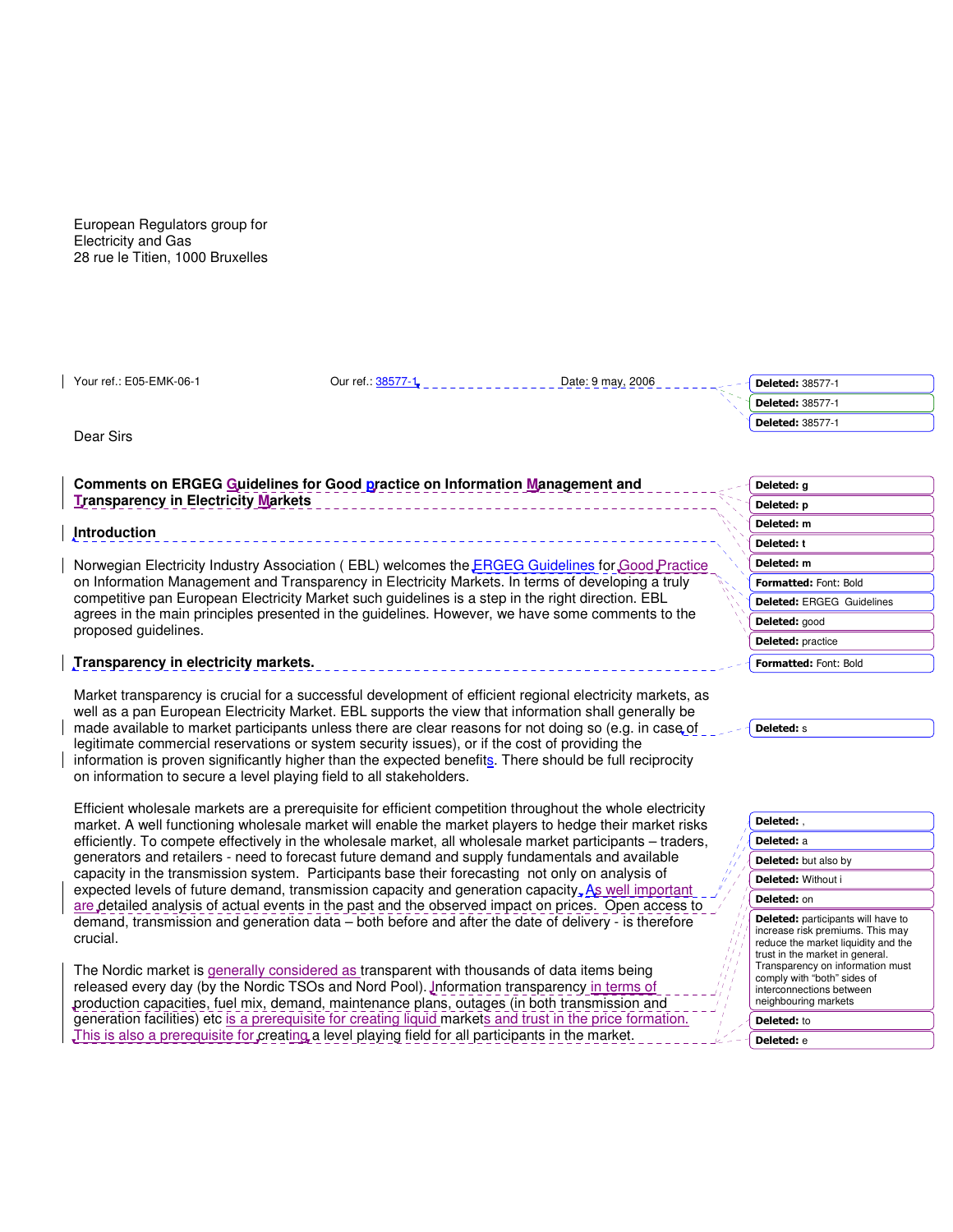EBL will emphasize that:

- Information transparency is of imperative importance in building market confidence and, a prerequisite for a well-functioning market.
- Full trust in market prices can only be achieved if the prices truly reflect the resources available.
- Market actors must have equal access to information from all relevant markets  $c.f.$ information provided to the market by Nord Pool.
- It is important that information on transmission capacity is respectively available as transmission capacity has a similar effect on prices as production capacity.
- TSOs should publish real-time information of national power systems. TSOs should develop a uniform structure of such, information by using the best practises gained in different countries.
- Uniform market information between neighbouring power markets should be available in order to create equal terms and a level playing field for all market participants. .
- One common information source should be established, e.g. from a WWW site, in order to increase information transparency and secure the quality of accurate and timely given information for all participants.

#### **Specific requirements on information transparency in electricity Markets**

Information about investments and maintenance as well as other relevant planed works or urgent outages/disconnections must be available. The information should be given timely and include relevant historical data as well as relevant plans for future operations. To avoid insidetrading there should be an information system for urgent messages, on changes in capacities and, failures,

Transparency of Information on Generation, additional remarks:

- Installed generation capacity on an aggregated level, and split into operational units (blocks). Information about primary energy sources is vital.
- Ex post and ex ante information of the generation schedules, (start and stop dates).
- Investment plans, plans for maintenance that influence generation capacity ( day ahead 10 year )
- Filling rates and statistics of water reservoirs on an aggregated level
- Urgent messages **concerning**, generation capacities

Transparency of Information on Transmission, additional remarks:

- Investments and maintenance activities that influence transmission capacity (1 year 10 years)
- Operational activities (day, weeks, months) that influence transmission capacity
- Urgent messages **concerning**, transmission capacities

Formatted: Bullets and Numbering Deleted: which in turn is

Deleted: this

Deleted: T Deleted: on urgent Deleted: or **Deleted:** This is important to avoid inside trading. Comment [how1]: Alt dette er vel allerede sagt? Deleted: n

Deleted: about

Deleted: about

-

2